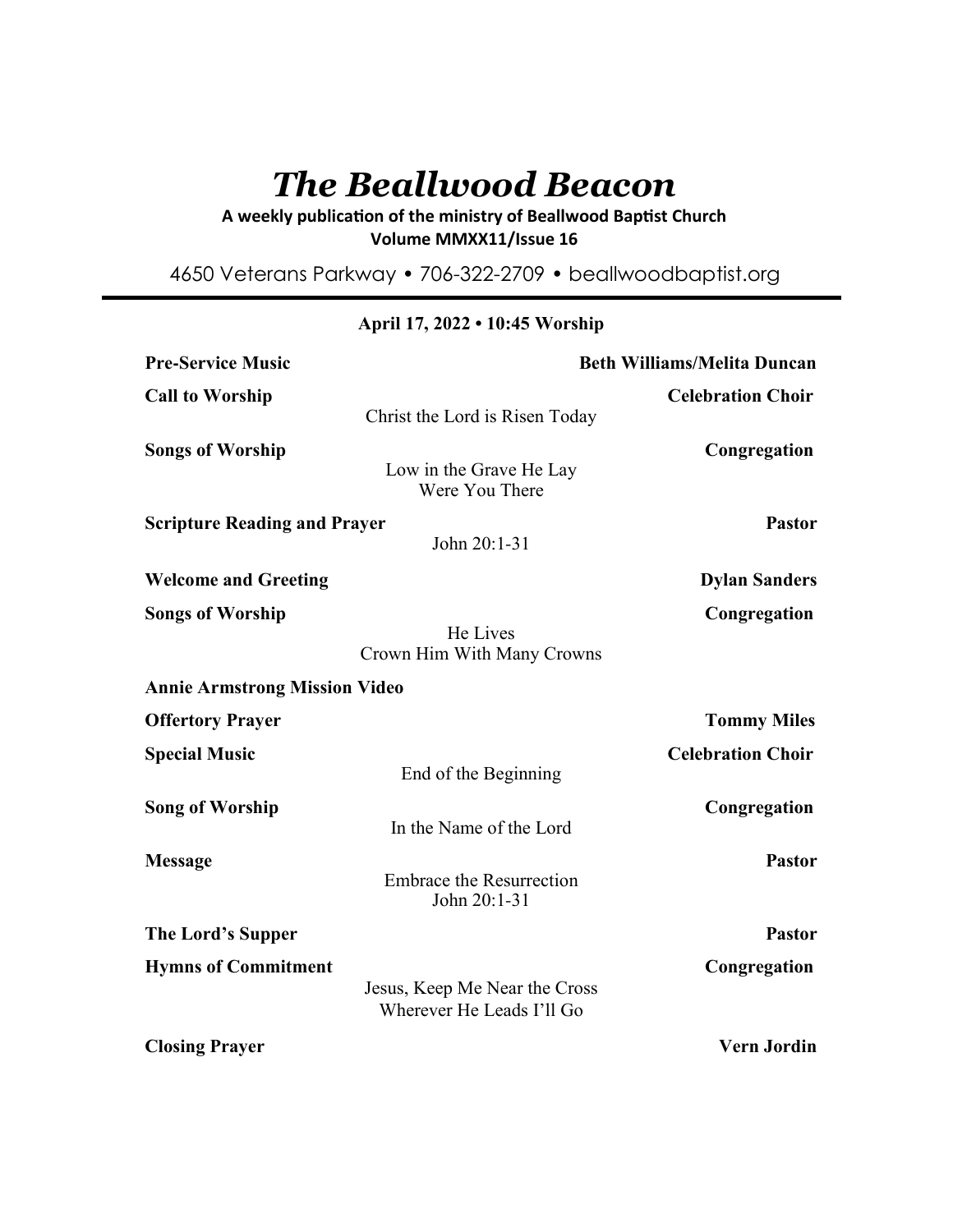#### **Ministerial Staff:**

**Billy F. Duncan** *Senior Pastor*  706-718-2260

#### **Dylan Sanders**

Associate Pastor Family/Student Ministry 706-773-5772

**Scott Bush**  Interim Music Minister

**Vern Jordin** *Minister to Sr. Adults 706-615-5212* 

> **Jason Chuong**  *Vietnamese Mission Pastor*

**Amy Miles** *Preschool/Children's Director* 

> **For the Record:**  April 10, 2022

#### **4/10/22 Bible Study**

SS Enrolled: 231 Attendance: 102 Visitors: 3

#### **Financial Statistics**

2022 Monthly Budget Needs: \$52,536.66

April: General Offering: \$19,737.32

General Offering: April 17: \$11,168.00

2022 Giving to Capital Improvements Fund: \$1,375.00

# *From the Pastor's Heart*

 "He is not here, but He is risen." The most impactful words ever spoken to the human heart! Jesus is alive! It is a joy to gather this Easter morning and worship the living Savior and Lord. No one has hope like believers. May we worship our Lord today with an unwavering and lavish love that will move us to give Him our lives and our love.

 As we give thoughtful attention to Easter, it is what happened after Easter that is so moving and encouraging. I know that we have heard the story again and again. I am convinced that familiarity does breed contempt. We have read, listened to sermon upon sermon, and listened to others talk about the events following the resurrection of Jesus and the day of Pentecost. The out-pouring of the Holy Spirit should bring great hope and encouragement to the Church today. The Church, as she moves out of the pandemic, finds herself weak, wondering, struggling, and gasping for her spiritual breath in many ways. Some believers are discouraged, others are disillusioned, and a few are chiseling the tombstone of the Church to prepare for her burial. But our Lord promised His disciples that He would be resurrected, and He was; and He promised His disciples He would return, and He will. It is time for the Church to remember that His second coming is as sure as His crucifixion and resurrection. May God help us to go as Jesus commanded us.

 G.R.O.W. will begin on Monday evening, April 18, at 6:00 in the office complex. We need as many participants as possible on that night for letter-writing, phone-calling, visiting, and praying. It has been several years since we have had G.R.O.W. This will be the first planned visitation event for over two years in the life of our church due to the pandemic. We will have several contacts that will need to be made, and we need your help. So please call the office and let Gayle know that you plan on participating in G.R.O.W. on the  $18<sup>th</sup>$  of April.

 May the love of our Lord and the power of the Holy Spirit fill us and consume us. May we all live this week in the power of the resurrection. He is alive, and we are blessed.

God Bless You,

Brother Billy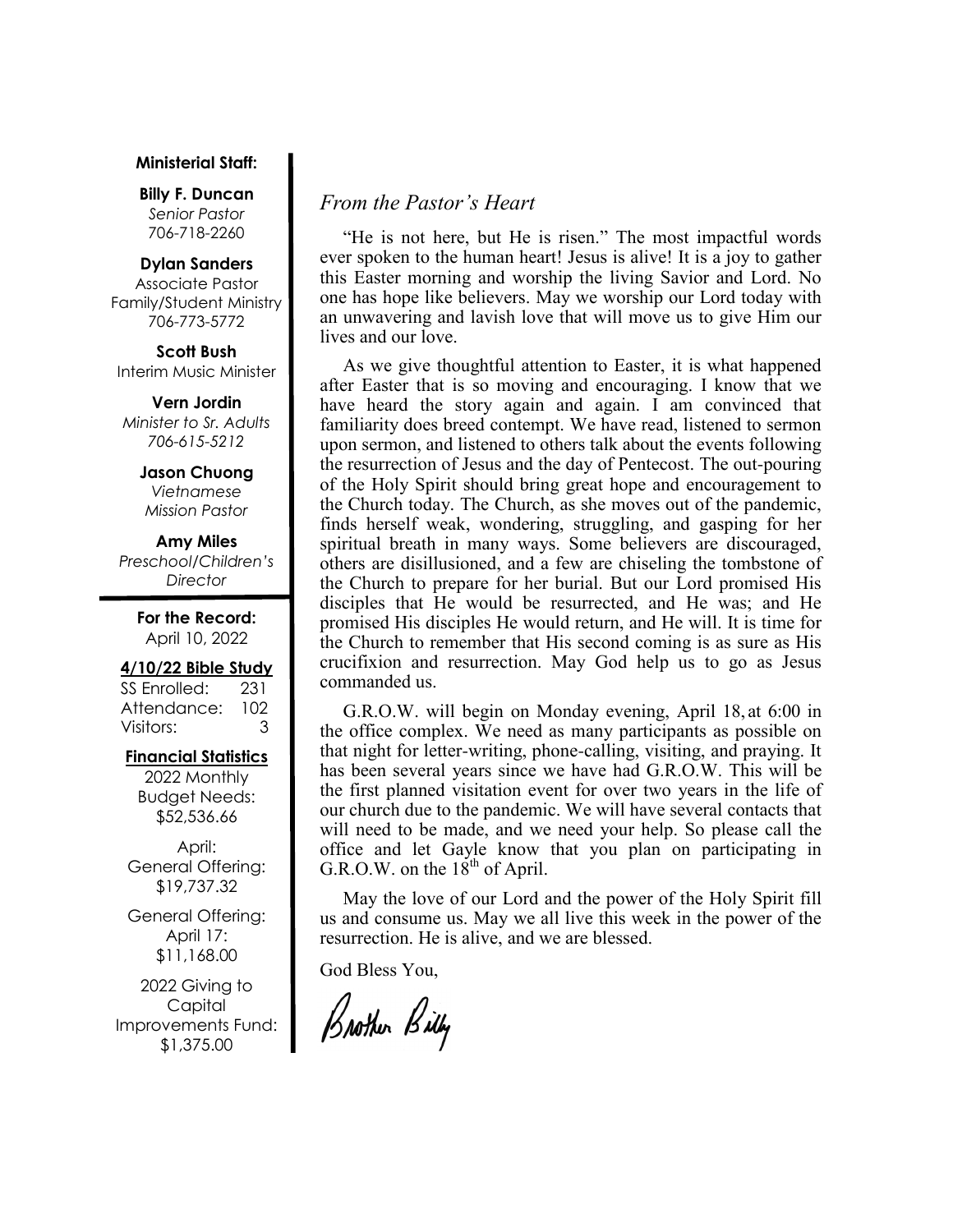## **Easter Worship Schedule**

Sunday, April 17 Sunrise Service, 7:30 a.m. Breakfast (by reservation), 8:30 a.m. Sunday School, 9:30 a.m. Worship, 10:45 a.m. No Evening Activities

Livestreamed on facebook.com/ beallwoodbaptist, beallwoodbaptist.org/watch, or youtube.com/beallwoodbc.

#### **April 17 Beallwood in Action**

Deacon of the Week: Tommy Miles

S.S. Greeters: Paul Bruner, Gloria Enfinger, Rebecca Graham

Ushers: Paul Bruner, Jay McLoughlin, Jared Woodall

> Sound/Media: Tim/Rikki Whelly, Dee Williams

Childcare Babies/Toddlers: Kristy McLoughlin, Norma Mount 3's-K: Linda Bruner, Elizabeth McLoughlin

> Monday Counters: Jean Poole, Lee Railey

**G.R.O.W. Visitation** Monday, April 18, 6:00 p.m. (office complex)

**W.M.U.** Tuesday, April 19, 6:00 p.m. (office complex)

# **Student Ministry**

Youth Midweek Wednesday, April 20, 6:00 p.m.

## **2022 Altar Flowers Ministry**

Today the altar flowers are placed by Mickey and Peggy Edwards in honor and celebration of their 50th wedding anniversary on April 21.

## **Wednesday, April 20 Schedule**

6:00 p.m. Prayer Meeting, AWANA, Youth

Choir will not have rehearsal.

#### **Baby Shower**

Sunday, April 24, 2:00 p.m. In honor of Dylan and Rebecca Sanders and sweet baby "Joy". They are registered on Amazon.com

#### **V.B.S. Leadership**

Monday, April 25, 5:30 p.m. (office complex)

#### **Senior Adult Ministry**

Day Trip, Thursday, April 28 Andersonville National Historic Site Depart: 8:45 a.m. Dutch-Treat Lunch at "Granny's Kitchen" See Margie Pratt or Connie Roberts to sign up.

#### **READ GEORGIA**

Reading Tutors Needed for Allen Elementary Call Linda Rutland at 706-304-1128

**Annie Armstrong Mission Offering**

Our Goal: \$10,000 Given to Date: \$7,705

## **Hillcrest Ministry Donations:**

Items needed: Canned Pasta, Chicken Noodle Soup, Canned Tuna, Canned Corn, Hamburger Helper